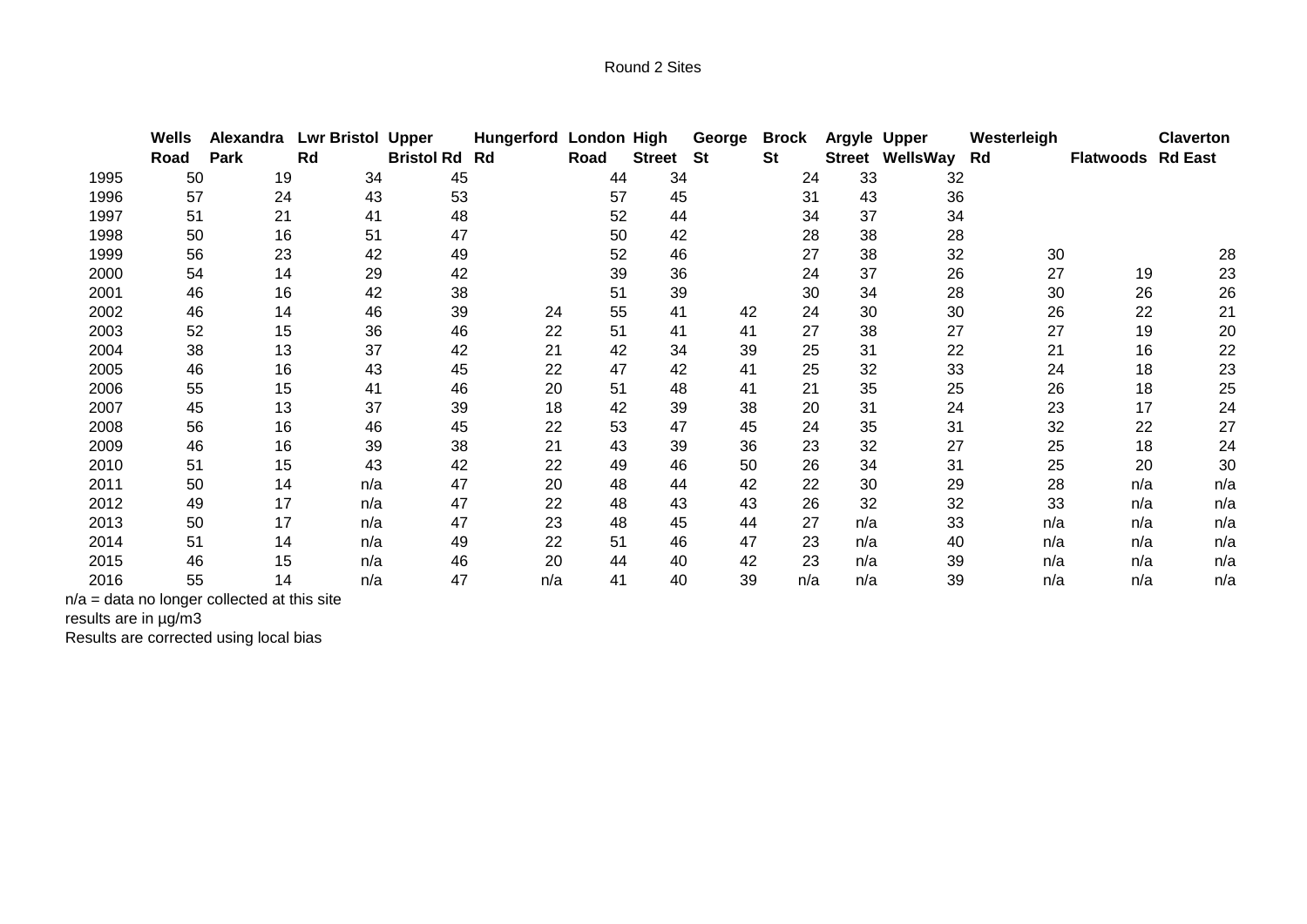| <b>Frome Daniel</b><br><b>St</b><br>Rd |    | Rd  | Top | House | Rd  | St Marks Gay St - Kennet St John's Widcombe Wells Rd -<br><b>School</b> | <b>Bottom</b> | <b>Wells Rd/Upper</b><br><b>Oldfield Park</b> | <b>Newbridge</b><br>Road | Wells Rd/<br><b>Oldfield Park</b> | <b>Chelsea</b><br>Road | Newbridge<br>Hill | <b>Broad St</b> |
|----------------------------------------|----|-----|-----|-------|-----|-------------------------------------------------------------------------|---------------|-----------------------------------------------|--------------------------|-----------------------------------|------------------------|-------------------|-----------------|
|                                        |    |     |     |       |     |                                                                         |               |                                               |                          |                                   |                        |                   |                 |
|                                        |    |     |     |       |     |                                                                         |               |                                               |                          |                                   |                        |                   |                 |
|                                        |    |     |     |       |     |                                                                         |               |                                               |                          |                                   |                        |                   |                 |
| 28                                     |    |     |     |       |     |                                                                         |               |                                               |                          |                                   |                        |                   |                 |
| 30                                     |    |     |     |       |     |                                                                         |               |                                               |                          |                                   |                        |                   | 43              |
| 30                                     | 28 | 28  |     |       |     |                                                                         |               |                                               |                          |                                   |                        |                   | 49              |
| 25                                     | 25 | 25  |     |       |     |                                                                         |               |                                               |                          |                                   |                        |                   | 50              |
| 22                                     | 26 | 24  |     |       |     |                                                                         |               |                                               |                          |                                   |                        |                   | 49              |
| 25                                     | 27 | 28  |     |       |     |                                                                         |               |                                               |                          |                                   |                        |                   | 54              |
| 25                                     | 25 | 25  | 39  | 52    | 19  | 36                                                                      | 59            | 43                                            | 41                       |                                   |                        |                   | 63              |
| 23                                     | 28 | 23  | 36  | 49    | 19  | 30                                                                      | 52            | 41                                            | 38                       |                                   |                        |                   | 56              |
| 30                                     | 30 | 28  | 40  | 54    | 24  | 35                                                                      | 60            | 46                                            | 46                       | 32                                | 38                     | 35                | 62              |
| 24                                     | 28 | 25  | 39  | 52    | 20  | 33                                                                      | 50            | 39                                            | 39                       | 29                                | 31                     | 36                | 54              |
| 27                                     | 30 | 29  | 42  | 59    | 22  | 40                                                                      | 77            | 49                                            | 42                       | 40                                | 32                     | 40                | 60              |
| 27                                     | 28 | 26  | 43  | n/a   | n/a | 35                                                                      | n/a           | 40                                            | 41                       | n/a                               | 32                     | 45                | 60              |
| 31                                     | 28 | 30  | 43  | n/a   | n/a | 38                                                                      | n/a           | 42                                            | 45                       | n/a                               | 30                     | 45                | 62              |
| n/a                                    | 30 | 31  | 42  | n/a   | n/a | 35                                                                      | n/a           | 48                                            | 46                       | n/a                               | 33                     | 46                | 59              |
| n/a                                    | 29 | 32  | 48  | n/a   | n/a | 38                                                                      | n/a           | 50                                            | 49                       | n/a                               | 31                     | 45                | 62              |
|                                        |    |     |     |       |     |                                                                         |               |                                               |                          |                                   |                        |                   |                 |
| n/a                                    | 28 | 28  | 40  | n/a   | n/a | 39                                                                      | n/a           | 44                                            | 42                       | n/a                               | 31                     | 43                | 57              |
| n/a                                    | 27 | n/a | 41  | n/a   | n/a | 38                                                                      | n/a           | 47                                            | 40                       | n/a                               | n/a                    | 41                | 48              |